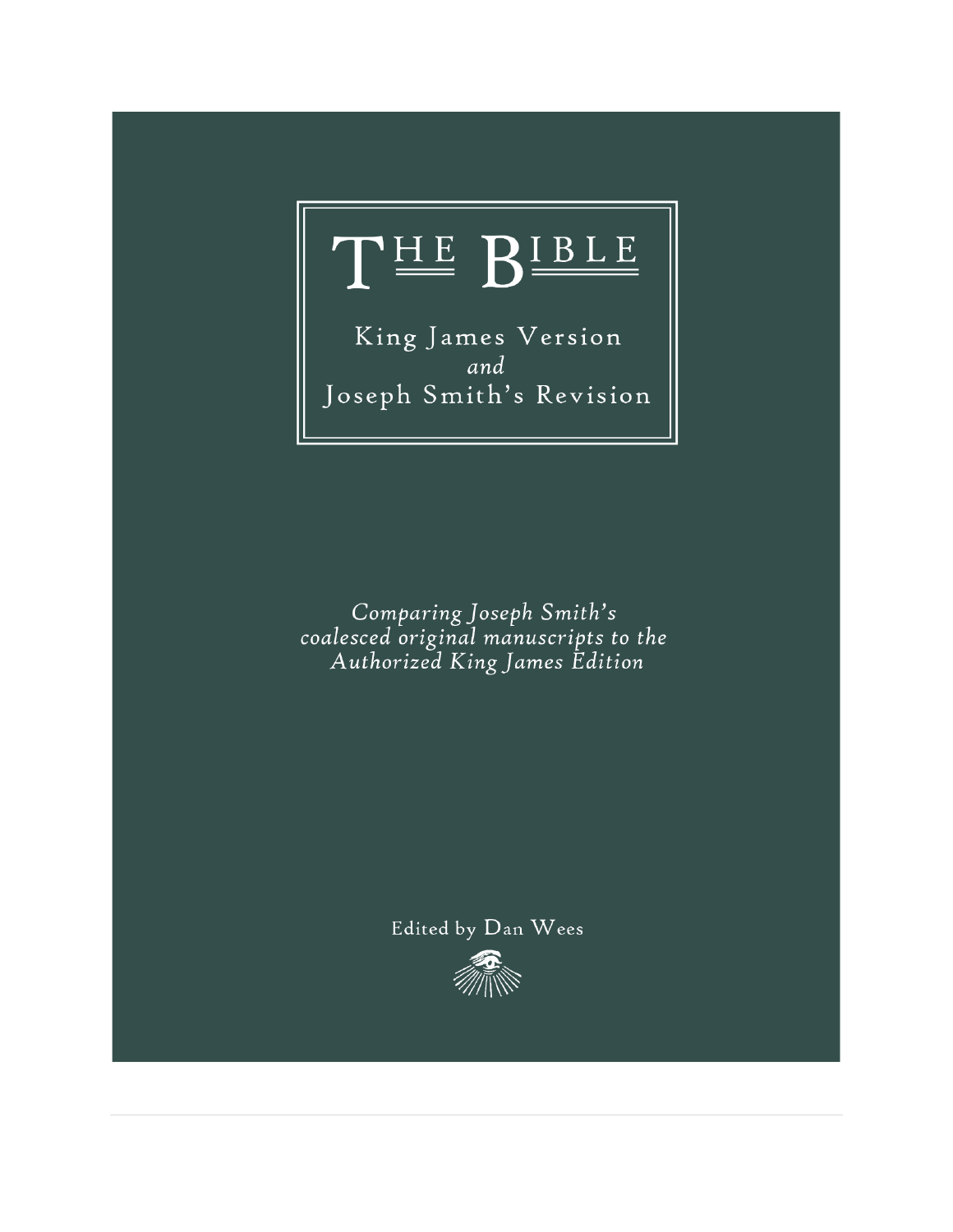# I N T R O D U C T I O N by DAN WEES

s a convert to the church, it takes a while to become acclimated to the wealth of information coming A s a convert to the church, it takes a while to become acclimated to the wealth of information coming from the faith. It wasn't until I had been baptized for a short season that I discovered Joseph Smith, Jr. produced a corrected version of the Bible. By this time, I was becoming increasingly intrigued by all the ambitions the young prophet displayed. I can't say I was surprised that he did this, but since I was coming from a Protestant background, I also felt a twinge of hesitancy. The stark warning from this famous verse came to mind:

*"For I testify unto every man that heareth the words of the prophecy of this book, If any man shall add unto these things, God shall add unto him the plagues that are written in this book: And if any man shall take away from the words of the book of this prophecy, God shall take away his part out of the book of life, and out of the holy city, and from the things which are written in this book" (Revelation 22:18-19).* 

 Newly baptized, with zeal in my wings, I decided to tuck this information away, particularly when being told that Joseph never finished his work on the Bible. Information I would later learn to be false.

 The process of revising the Old Testament began shortly after the formation of the church in 1830. The first attempt (Genesis 1:1 though 24:42) is known as "Old Testament Revision 1" (OTR1) and is identified in normal-black text in the right-hand column. While coalescing the manuscripts, OTR1 is given first priority since it is the oldest known writing. The following year, a shorter rendition was penned (Genesis 1:1 through 5:32) known here as "Old Testament Revision, John Whitmer" (OTRJW). This text is given second priority and is identified in normal-orange text in the right-hand column. The few instances of OTRJW insertions are mainly due to missing words or corrections in OTR1. The final (and largest) manuscript was produced from 1831-1833 and addresses the entire Old Testament. It is known as "Old Testament Revision 2" (OTR2). This text is given third priority and is identified in normal-purple text in the right-hand column. Tracking three copies might seem confusing, but it is made much easier in this book due to coalescing. Just remember that OTR1 is utilized during the first 25 books of Genesis, and OTRJW and OTR2 are used (as  $2<sup>nd</sup>$  and  $3<sup>rd</sup>$  priority) to correct selective differences in these chapters. OTR2 is utilized exclusively during the last 25 books of Genesis, and it is the only text available for the remainder of the Old Testament.

 As you study this volume, it will become apparent that producing a corrected manuscript of the AKJV in longhand is a daunting task, to say the least. Joseph Smith, Jr. began the Genesis modifications with introductory revelations that ultimately found their way into the *Book of Moses* in the LDS canon *Pearl of Great Price*. He then introduces us to a lengthy history of Enoch. By the time he reached Genesis 25, Joseph decided to discontinue doing the entire project in longhand and switched to a process where he dictated words selectively. From this point on, the work is sparser, with entire chapters (and sometimes entire books) of the Old Testament being identified as "correct" rather than requiring any modification.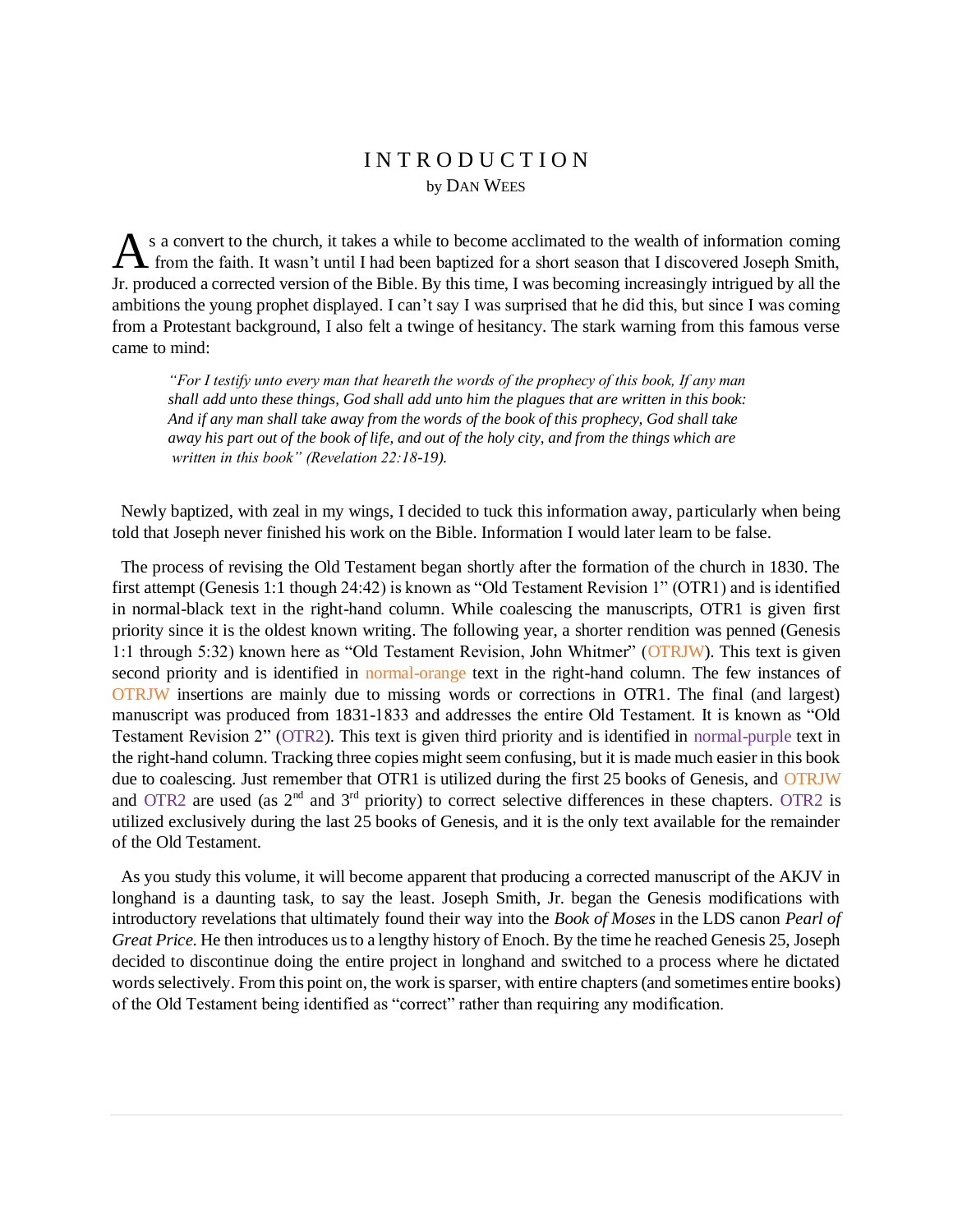In *"The Bible – King James Version and Joseph Smith's Revision"* the words in the left column (in normalblack text), are from the Authorized King James Version (AKJV). Occasionally, the student will see *italicized-bold-red text*. These words correspond to the *italicized* words found in the AKJV. In July of 2021, research led me to produce a short paper entitled "*Italics* in Isaiah." This project highlights the Isaiah passages found in the Book of Mormon (BOM), with a focus on changes made to the italicized words from Isaiah found *within* the BOM; these are also in *italicized-bold-red text*. The exercise determined that the AKJV was utilized during the production of the BOM, and that 37% of these instances were intentionally modified. If <u>no</u> change was made to the text, the corresponding BOM text is highlighted in **normal boldblack**. However, if the AKJV has been modified, the instance is indicated in **normal-bold-blue**. The same treatment is implemented in this project. It is not difficult to imagine Joseph Smith reflecting on the direct changes made to Isaiah (circa 1829) in his quest to modify the entire Bible. The results are unmistakably similar.

 I have always longed for a comparative volume of the AKJV highlighting the Joseph Smith's changes in this manner. I developed this book to satisfy that longing and hope it will also benefit you.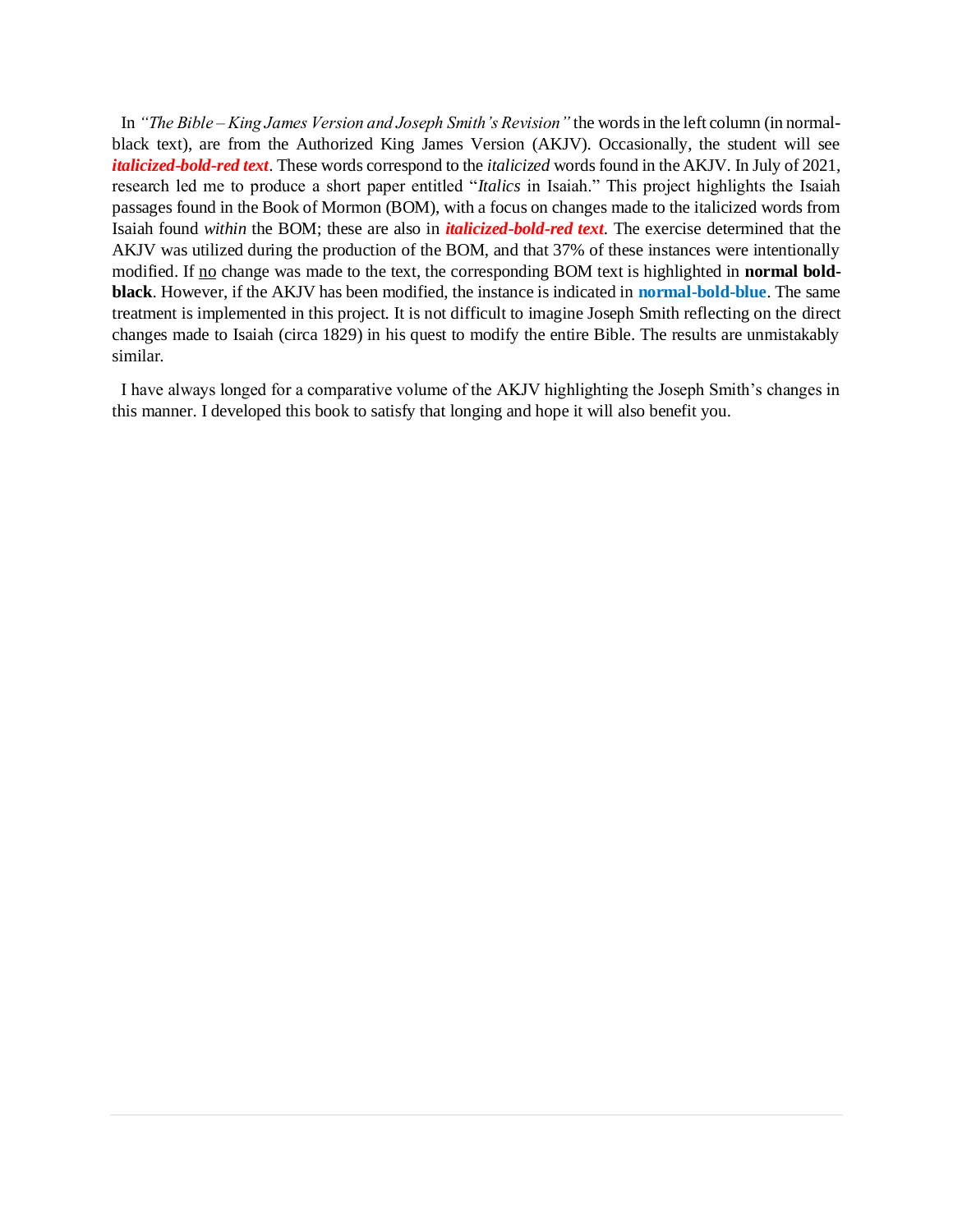# The Joseph Smith Bible Project

© 2022 by H. Michael Marquardt. All rights reserved.

### **Background**

The belief of Joseph Smith was that the gospel of Jesus Christ contained in the New Testament consisted of the same essential beliefs and ordinances practiced since the beginning of humankind. The sacred texts revealed through Smith explained that if it was necessary to believe in Jesus now, then Adam and other Old Testament patriarchs would have believed like the followers of Jesus in New Testament times. The same idea goes with the practice of the ordinances of Christian baptism, confirmation, and priesthood ordination.

Joseph Smith was a student of the Bible. In his 1832 account he wrote about his search of the scriptures. Joseph recorded: "At about the age of twelve years my mind become seriously imprest [impressed] with regard to the all importent [important] concerns for the wellfare [welfare] of my immortal Soul which led me to searching the scriptures believeing [believing] as I was taught, that they contained the word of God."<sup>1</sup>

The 1830 Book of Mormon contains Christian ideas incorporated as prophetic insights into the life of Jesus such as his birth and baptism.<sup>2</sup> The text of a reported ancient vision proclaimed that many plain and precious things had been removed from the Bible. An angel explained: "thou seest the foundation of a great and abominable church, which is most abominable above all other churches; for behold, they have taken away from the Gospel of the Lamb, many parts which are plain and most precious; and also, many Covenants of the Lord have they taken away; and all this have they done, that they might pervert the right ways of the Lord."<sup>3</sup>

### **King James Version Purchased and Revision Manuscripts**

In October 1829 Oliver Cowdery purchased a large leather-bound edition of the King James Version of the Bible (KJV) at Egbert B. Grandin's Bookstore in Palmyra, New York. At the time Joseph Smith was residing in Pennsylvania. The Bible was published in Cooperstown, New York, by H. and E. Phinney Company in 1828. This printing included the Apocrypha. This KJV 1828 Bible became the textual basis for the revision.<sup>4</sup>

Joseph Smith usually added words to biblical texts. There are four main handwritten manuscripts of the Bible project, some containing copied material. At first the complete text was written on the manuscript. Later just those passages that were revised are included on the

<sup>&</sup>lt;sup>1</sup> "A History of the Life of Joseph Smith Jr.," 1-2, in Karen Lynn Davidson, David J. Whittaker, Mark-Ashurst-McGee, and Richard L. Jensen, eds., *Histories, Volume 1: Joseph Smith Histories, 1832-1844* (Salt Lake City: Church Historian's Press, 2012), 11.

<sup>2</sup> 1830 Book of Mormon, 24-25; LDS 1 Nephi 11:13-27.

<sup>3</sup> 1830 Book of Mormon, 30; LDS 1 Nephi 13:26-27. The original BOM manuscript reads, "formation of that great & abominable church." The Printer's manuscript has, "foundation of a great & abominable Church." There was no unified organization that controlled biblical texts.

<sup>4</sup> The KJV Bible and various manuscripts are located in the Community of Christ Library-Archives, Independence, Missouri.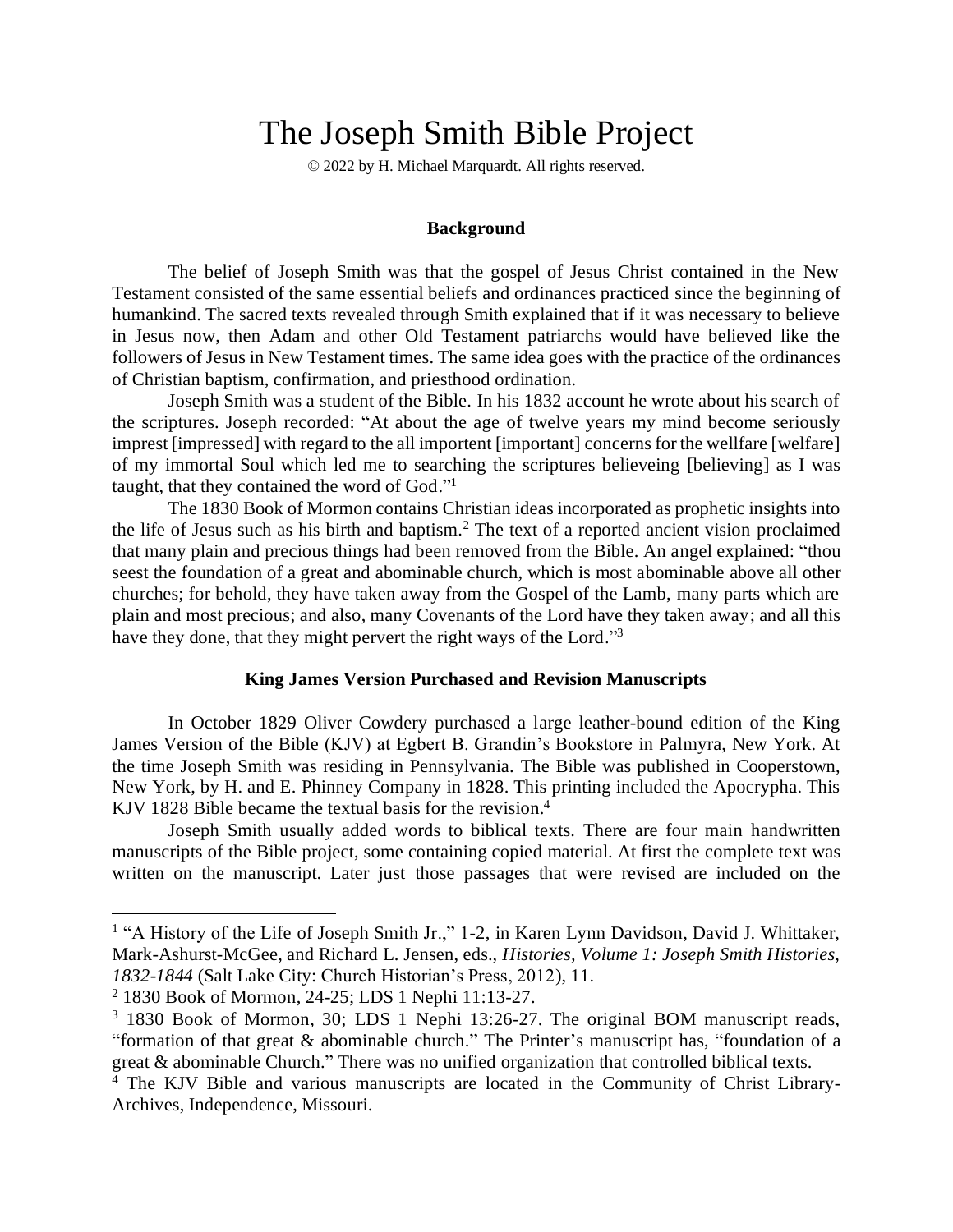manuscript pages and sometimes markings in the Bible.<sup>5</sup> Joseph Smith started his revision with Genesis, then stopped and revised Matthew through Revelation. Afterward he returned to Genesis and worked through Malachi. Over a period of three years (1830-33), Smith revised and also reviewed the manuscripts. New Testament manuscript 2 contains four gatherings or folios. The following chart shows the division of the original manuscripts:

| Old Testament                                      | <b>Text Includes</b>       | Dates of Original Work       |
|----------------------------------------------------|----------------------------|------------------------------|
| OT $1(61$ pages)                                   | Genesis 1:1 to 24:41       | June 1830 to March 1831      |
| $OT$ 2 (119 pages)                                 | pages 1-59 copy of OT 1    |                              |
|                                                    | Genesis 24:41 to Malachi 4 | July 1832 to July 1833       |
| New Testament                                      | <b>Text Includes</b>       | Dates of Original Work       |
| NT $1(63 \text{ pages})$                           | Matthew 1 to 26:71         | March to June 1831           |
| NT 2, folio 1 (pages 1-49)                         | copy of NT 1               |                              |
| NT 2, folio 2 (pages 1-48)                         | Matt. 26:1 to Luke 1:74    | Sept. 1831 to Winter 1831-32 |
| NT 2, folio 3 (pages 49-92)                        | Luke 1:75 to Luke 19:40    | Winter 1831-32               |
| NT 2, folio 4 (pages 93-154) Luke 19:41 to Rev. 22 |                            | Jan./Feb. to July 1832       |

As noted above Joseph Smith spent time during 1830-33 correcting the KJV Bible. The project has been known as the Inspired Version, Joseph Smith Revision, or the Joseph Smith Translation (JST). The JST is Joseph Smith's doctrinal correction ("translation") of the Old and New Testaments.<sup>6</sup> The word "translation" was used to explain changes in the English text. It does not restore the Hebrew or Greek biblical text.

The King James Bible (KJV) was used for as a text-triggered type of "revelation" as Smith considered problems as he read from the English text of the KJV. This revision was one among many during the nineteenth century. Part of the text has been published only in the English language in 1867.

From an examination of the manuscripts, it is apparent that the handwritten corrections are not always complete. Not all of the notations on the manuscript pages were included when printed. In a few places Smith wrote the text himself. Sometimes italic words in the KJV Bible were crossed out, meaning they should be omitted. Many of the Hebrew Scriptures (commonly called the Old Testament) were considered "correct."

<sup>&</sup>lt;sup>5</sup> The Bible has markings (including strike through of italic words) starting at OT Genesis chapter 25 and NT John chapter 6.

<sup>&</sup>lt;sup>6</sup> For members of the Church of Jesus Christ of Latter-day Saints two items are printed in the *Pearl of Great Price:* Selections from the Book of Moses [KJV Genesis 1:1 - 6:13] and Joseph Smith - Matthew [KJV Matt. 23:39 and chapter 24].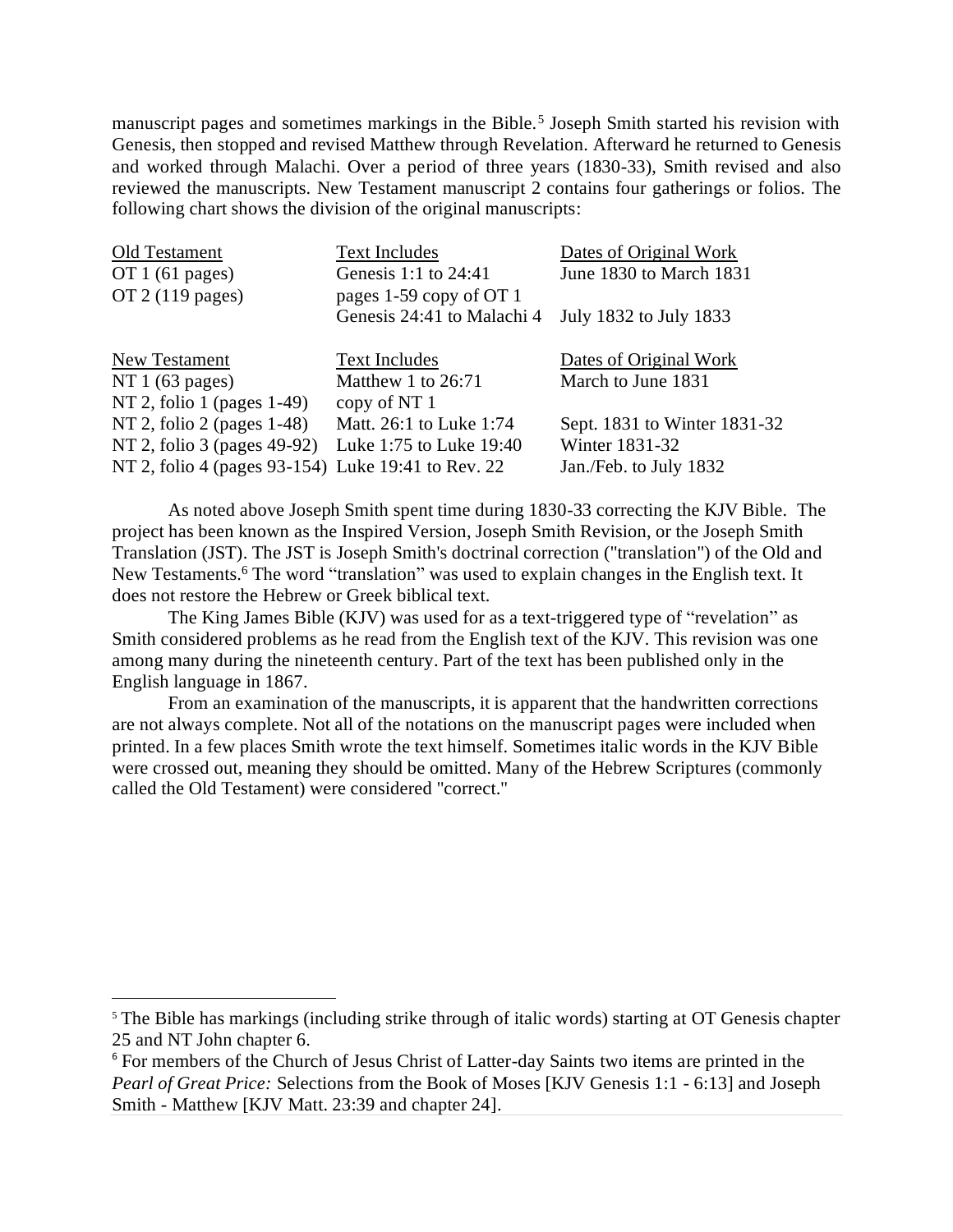## **The First Book of Moses Called Genesis**

It had been asserted by European biblical scholars that Moses could not have been the writer of Genesis. In June 1830 Joseph Smith received a new revelation originally given to Moses, previously unknown, that refuted this theory. This revelation began, "The words of God which he <spake> unto Moses."<sup>7</sup> In the revelation, Smith said Moses was told:

And now Moses my Son I will speak unto you concerning this Earth upon which thou standest  $\&$  thou shalt write the things which I shall speak  $\&$  in a day when the children of men shall esteem my words as naught  $\&$  take many of them from the Book which thou shalt write behold I will raise up another like unto thee [Moses] & they shall be had again among the Children of men among even as many as shall believe. . . . And now they are also spoken unto you [Joseph Smith] shew them not unto any except them that believe<sup>8</sup>

Joseph Smith's job was to recover the words that were removed from the Bible. The opening portion of chapter 1 of Genesis as revealed "to the Elders of the Church of Christ," circa June 1830, was rendered:

And it came to pass that the Lord spake unto Moses saying Behold I reveal unto you concerning this Heaven & this Earth write the words which I speak I am the beginning & the end the Almighty God by mine only begotten I created these things yea in the beginning I created the Heaven  $\&$  the Earth upon which thou standest<sup>9</sup>

The text utilized is the KJV book of Genesis. This is evident since the revision follows the order of that text except for added material. Two examples of additional information are as follows:

in that day the Holy Ghost fell upon Adam which bore record of the Father & the Son saying I am Jesus Christ from the beginning henceforth  $\&$  forever<sup>10</sup>

A revision that reflected some concern for the Masonic fraternity when Joseph Smith dictated the revealed words includes these words:

satan saith unto Cain swear unto me by thy throat  $\&$  if thou tell it thou shalt die  $\&$ swear thy brethren by their heads  $\&$  by the living God that they tell it not for if they tell it they shall surely die  $\&$  this that thy father may not know it  $\&$  this day I will

<sup>&</sup>lt;sup>7</sup> OT Manuscript 1, p. 1, with two manuscripts of the Old Testament; LDS Moses 1:1.

<sup>8</sup> OT 1, 3; Compare LDS Moses 1:40-42.

<sup>&</sup>lt;sup>9</sup> OT 1, 3; LDS Moses 2:1. Though there is no first-person account such as "I Moses," like the Book of Mormon, there still is an indication by Joseph Smith that Genesis had been dictated by inspiration in the words "I God" or "I the Lord God" in the first five chapters of Genesis. Compare OT 1, 3-10; OT 2, 4-9; LDS Moses 2:1-5:40 with Gen. 1:1-5:25 (KJV).

 $10$  OT 1, 8; LDS Moses 5:9. Compare Gen. 3:24-4:1 (KJV). This text was included when copied onto OT 2, 10 and afterwards "Jesus Christ" was crossed out and "the only begotten of the father" added above the line.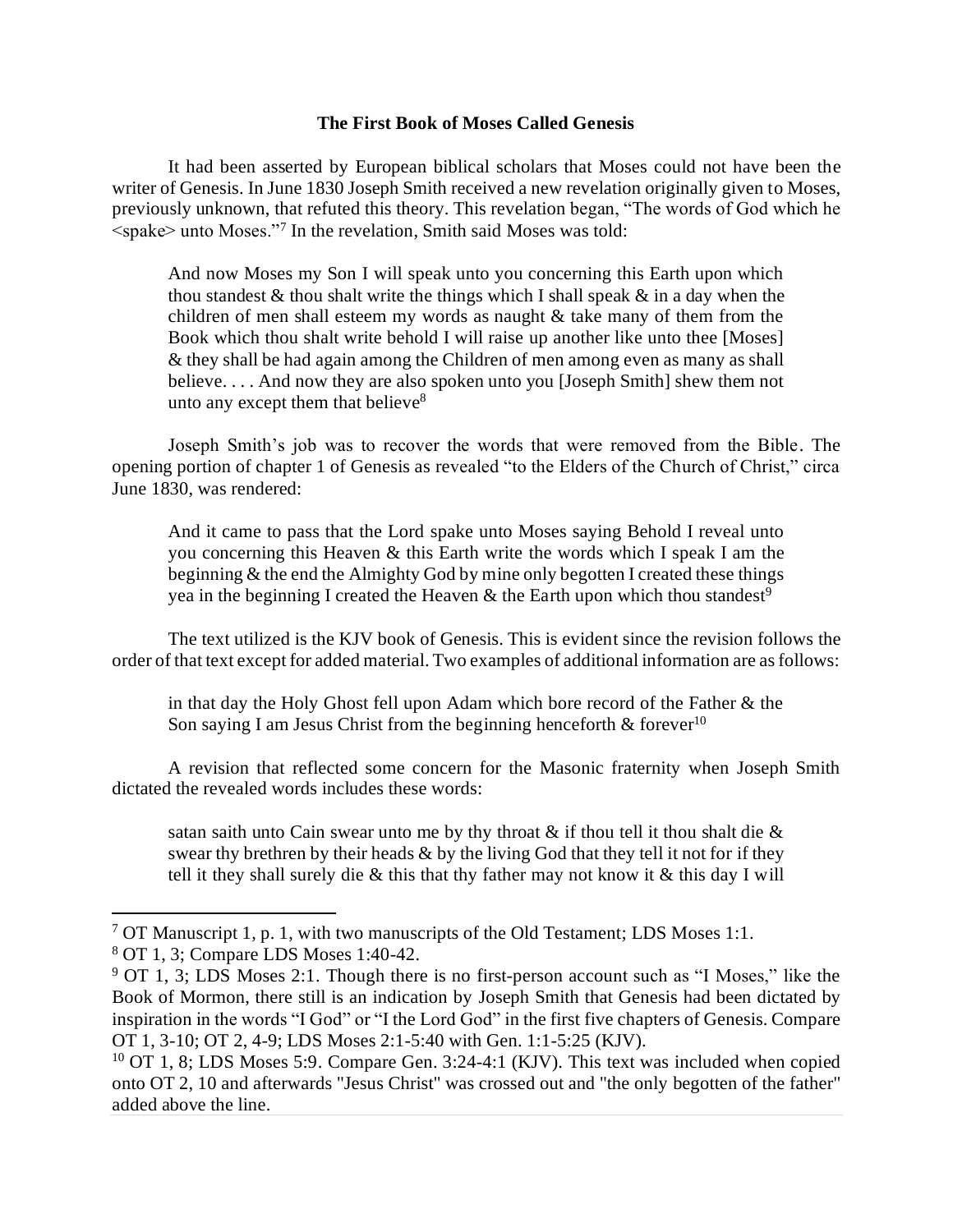deliver thy brother Abel into thine hands  $\&$  Satan  $\lt$ swore $\gt$  unto Cain that he would do according to his commands  $\&$  all these things were done in secret  $\&$  Cain saith truly I am Mahon the master of this great secret that I may murder  $\&$  get gain Wherefore Cain was called master Mahon  $\&$  he gloried in his wickedness.<sup>11</sup>

When Peter Bauder visited the town of Fayette, New York, in October 1830, he examined the ten-page manuscript of the revision of Genesis and gave a negative assessment:

The manner in which it was written is as follows:—he [Joseph Smith] commenced at the first chapter of Genesis, he wrote a few verses of scripture, then added delusion, which he added every few verses of scripture, and so making a compound of scripture and delusion. On my interrogating him on the subject, he professed to be inspired by the Holy Ghost to write it.<sup>12</sup>

### **Making Genesis a Christian Document**

A revision with new material that included another reinterpretation of Genesis showed that baptism was being preached by Noah:

And it came to pass that Noah continued his preaching unto the people saying hearken and give heed unto my words <br/>beleive [believe]> and repent of your sins and be Baptized in the name of Jesus christ the Son of God even as our fathers did and ye shall receive the gift of the Holy  $G$ host<sup>13</sup>

The majority of Christian concepts and ordinances added to the Old Testament of the Hebrew Scriptures occur in the first seventeen chapters of Genesis. This stops after chapter 17 and with no Christian material used for the remainder of Genesis or the rest of the Old Testaments with one exception. There is a brief mention of Christ in Isaiah 29.

Joseph Smith used the Book of Mormon text for part of Genesis 50 to include a prophecy of Joseph of Egypt.<sup>14</sup> In Isaiah 29 there is a prophecy regarding the coming forth of the Book of Mormon from 2 Nephi that was incorporated into the biblical text.<sup>15</sup> These textual additions are not supported by Hebrew manuscripts of Genesis or Isaiah.

A December 1830 revelation considered the Bible revision as a translation, saying, "it is not expedient in me that ye should translate any more until ye shall go to the [state of] Ohio."<sup>16</sup> As far as known, Smith did not consult a Hebrew text for Genesis. The Bible revision is better understood as corrections, and where additions were made, as an expansion of the biblical text.

 $11$  OT 1, 9; LDS Moses 5:29-31. When the text was copied "Mahon" was spelled "Mahan" (OT 2, 12). Compare Genesis 4:7-8 (KJV). See also OT 1, 10; LDS Moses 5:49.

<sup>12</sup> Peter Bauder, *The Kingdom and Gospel of Jesus Christ: Contrasted with That of Anti-Christ* (Canajoharie, New York: Printed by A. H. Calhoun, 1834), 37.

<sup>13</sup> OT 1, 20; LDS Moses 8:23-24. Compare Genesis 6:5-6 (KJV).

<sup>&</sup>lt;sup>14</sup> Compare 1830 Book of Mormon, 66-67; LDS 2 Nephi 3:5-18. See Genesis 50:24 (KJV) for traditional text.

<sup>15</sup> Compare 1830 Book of Mormon, 110-111; LDS 2 Nephi 27:7-23. See Isaiah 29:11-13 (KJV). <sup>16</sup> LDS Doctrine and Covenants 37:1.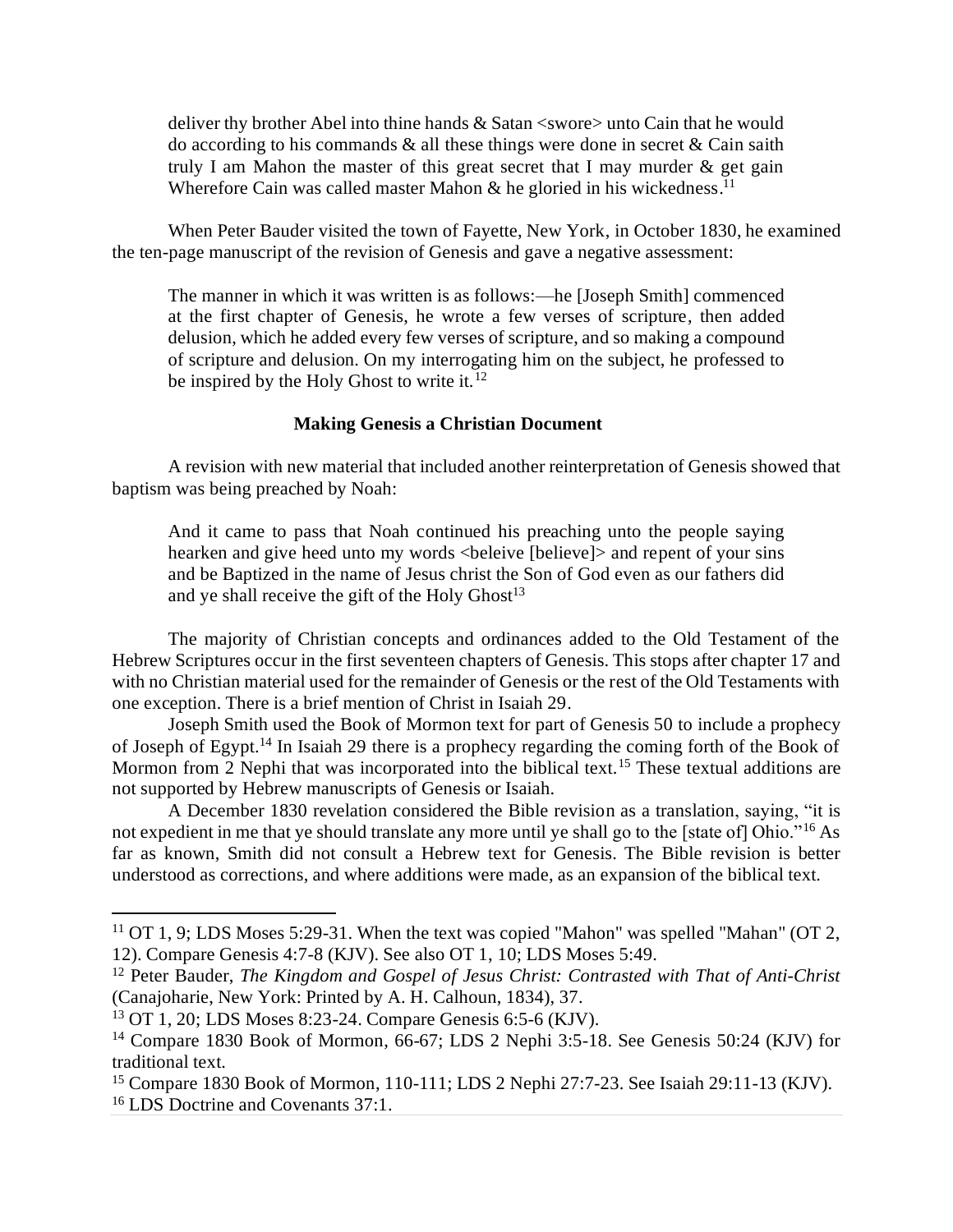As anyone knows who has tried to accurately copy a text, it is very easy to omit a line or two in the copying process. When ancient scribes copied manuscripts, they often accidentally omitted words. The revision made by Joseph Smith attempts to make the wording of the KJV English clearer. The additions by Smith are a reflection of his encounter with the text in the context of revelatory messages as the latter-day gospel was being restored in 1830-33. Smith's revision of the Bible was produced as a church text for those who believe the restored gospel.

Since Joseph Smith did not have knowledge of Hebrew or Greek during this period of Bible revision, we should not expect his revision to contain readings in ancient biblical manuscripts. Nor should we think that his revision is any kind of restoration of what was in the Hebrew Scriptures or in the Greek New Testament. Joseph Smith's work is a revision rather than a translation, since church members knew that Joseph Smith had not studied Hebrew or Greek to produce his manuscript. But church members also thought that Joseph did not have to know Hebrew or Greek because he indicated his corrections were by revelation.

Joseph Smith's additions to Genesis illustrate the belief that the New Testament gospel was taught and practiced in Old Testament times. Smith in essence made Genesis a Christian document: "& thus the Gospel began to be preached from the begin[n]ing being declared by Holy Angels sent forth from the presence of God & by his own voice & by the Gift of the Holy Ghost & thus all things were confirmed  $\&$  the Gospel preached  $\&$  a decree sent forth that it should be in the World until the end thereof  $&$  thus it was."<sup>17</sup>

Later when Joseph Smith revised John 1:1 he included, "In the begin[n]ing was the gospel preached through the son. And the gospel was the word."<sup>18</sup> This was a constant theme throughout Smith's life.

### **Most of the Old Testament was considered** *Correct*

Unknown to the reader since its first publication in 1867 is that Joseph Smith considered a large portion of the Old Testament as correct. Out of 929 chapters in the Old Testament over 45 percent were listed as correct after making minor revisions in the marked Bible. The 1867 Bible included entire chapters and books as though the text was contained in the original manuscripts. For example, Joseph Smith wrote on OT 2 "Correct" for Nehemiah 11-13, Esther 1- 10, Job 36-42 and Psalm 1-10 but crossed out some words within those chapters on his printed Bible.

The 1867 edition reproduced the KJV text with no notation that the manuscript indicated the chapters were correct. In addition, markings in the printed Bible were made in Ecclesiastes as proposed changes, although the name of the book was not recorded on OT 2. Smith considered Ruth, Lamentations, Micah, Nahum, Habakkuk, Zephaniah, Haggai, and Malachi correct, but the reader of the 1867 Bible would have no idea that this was the case. Besides chapters listed in the OT 2, other chapter numbers were simply omitted.

For example, Proverbs 23- 31 were not recorded on the manuscript. There is no indication that the omitted chapters should not be included in the revision. Ecclesiastes was not listed in OT 2, but the marked Bible contains proposed changes for the revision. This shows the incomplete nature of Old Testament revisions and problems using the 1867 and other printings of the Joseph Smith revision.

<sup>17</sup> OT 1, 10, (November 30, 1830).

 $18$  NT 2, folio 4, 105, revision of John 1:1.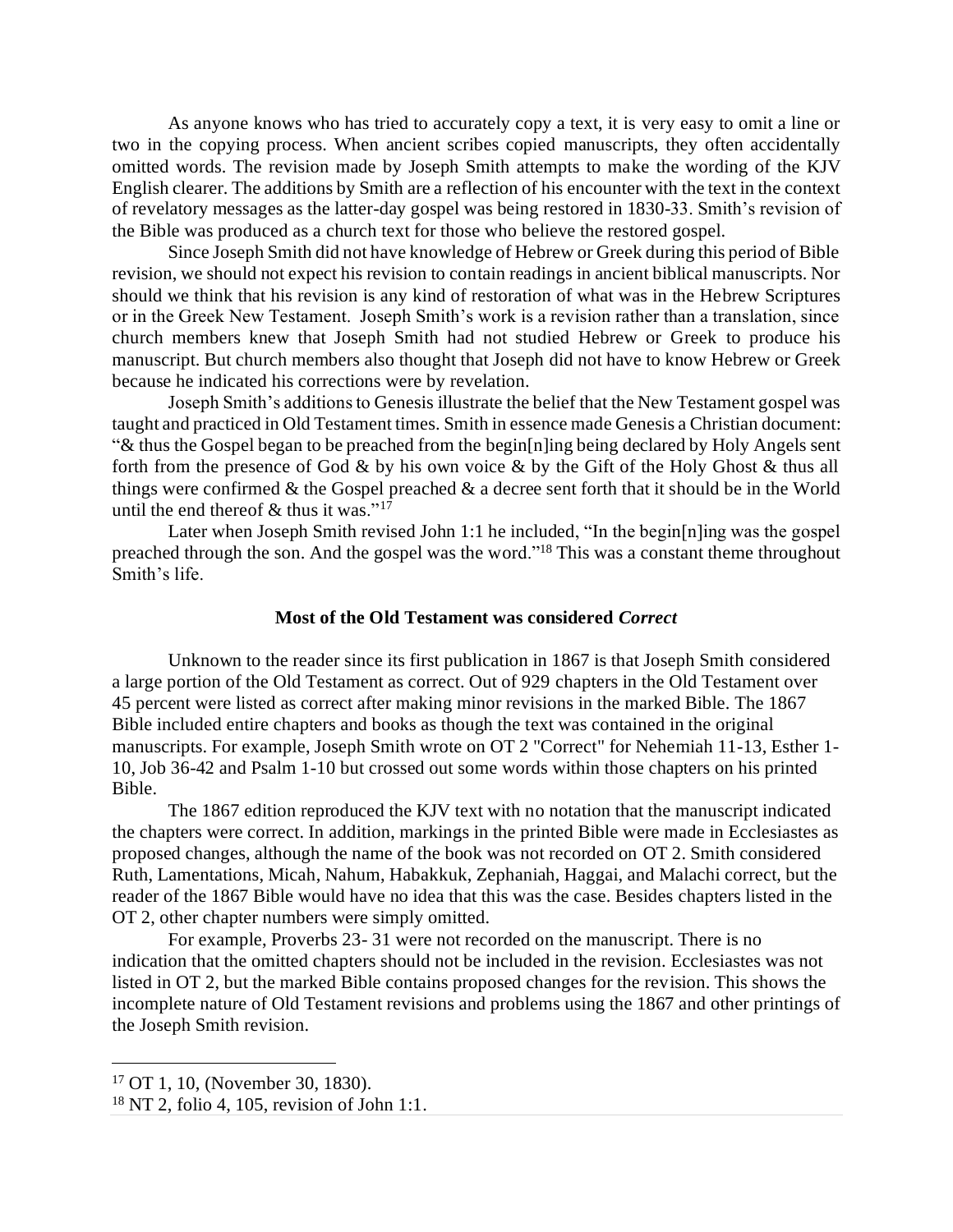# **Chapters considered** *correct* **by Joseph Smith**

Genesis: 13 out of 50 chapters Exodus: 19 out of 40 chapters Leviticus: 24 out of 27 chapters Numbers: 34 out of 36 chapters Deuteronomy: 30 out of 34 chapters Joshua: 23 out of 24 chapters Judges: 20 out of 21 chapters Ruth: "The Book of Ruth is all correct" 1 Samuel: 26 out of 31 chapters 2 Samuel: 22 out of 24 chapters 1 Kings: 16 out of 22 chapters 2 Kings: 23 out of 25 chapters 1 Chronicles: 27 out of 29 chapters 2 Chronicles: 29 out of 36 chapters Ezra: 10 out of 10 chapters Nehemiah: 10 out of 13 chapters; Joseph Smith (JS): Nehemiah 11-13 Correct Esther: 10 out of 10 chapters; JS: Esther 1-10 Correct Job: 40 out of 42 chapters; JS: Job 3-42 Correct

# *Note: From Psalm through Malachi 263 chapters were not listed on the manuscript pages.*

Psalm: 89 chapters not listed in manuscript of 150 chapters; JS: Psalm 1-10 Correct Proverbs: 28 chapters not listed in manuscript of 31 chapters Ecclesiastes: has marking in Bible but not listed in manuscript Song of Solomon: "The Songs of Solomon are not Inspired writings" Isaiah: 28 chapters not listed in manuscript of 66 chapters; 1 chapter listed correct Jeremiah: 33 chapters not listed in manuscript of 52 chapters; 4 chapters listed correct Lamentations: "The Lamentations of Jeremiah is Correct" Ezekiel: 28 chapters not listed in manuscript of 48 chapters Daniel: 11 chapters not listed in manuscript of 12 chapters Hosea: 13 chapters not listed in manuscript of 14 chapters Joel: 1 chapter not listed in manuscript of 3 chapters Amos: 6 chapters not listed in manuscript of 9 chapters Obadiah: Correct Jonah: 3 chapters not listed in manuscript of 4 chapters Micah: Correct Nahum: Correct Habakkuk: Correct Zephaniah: Correct Haggai: Correct Zechariah: 11 chapters not listed in manuscript of 14 chapters Malachi: Correct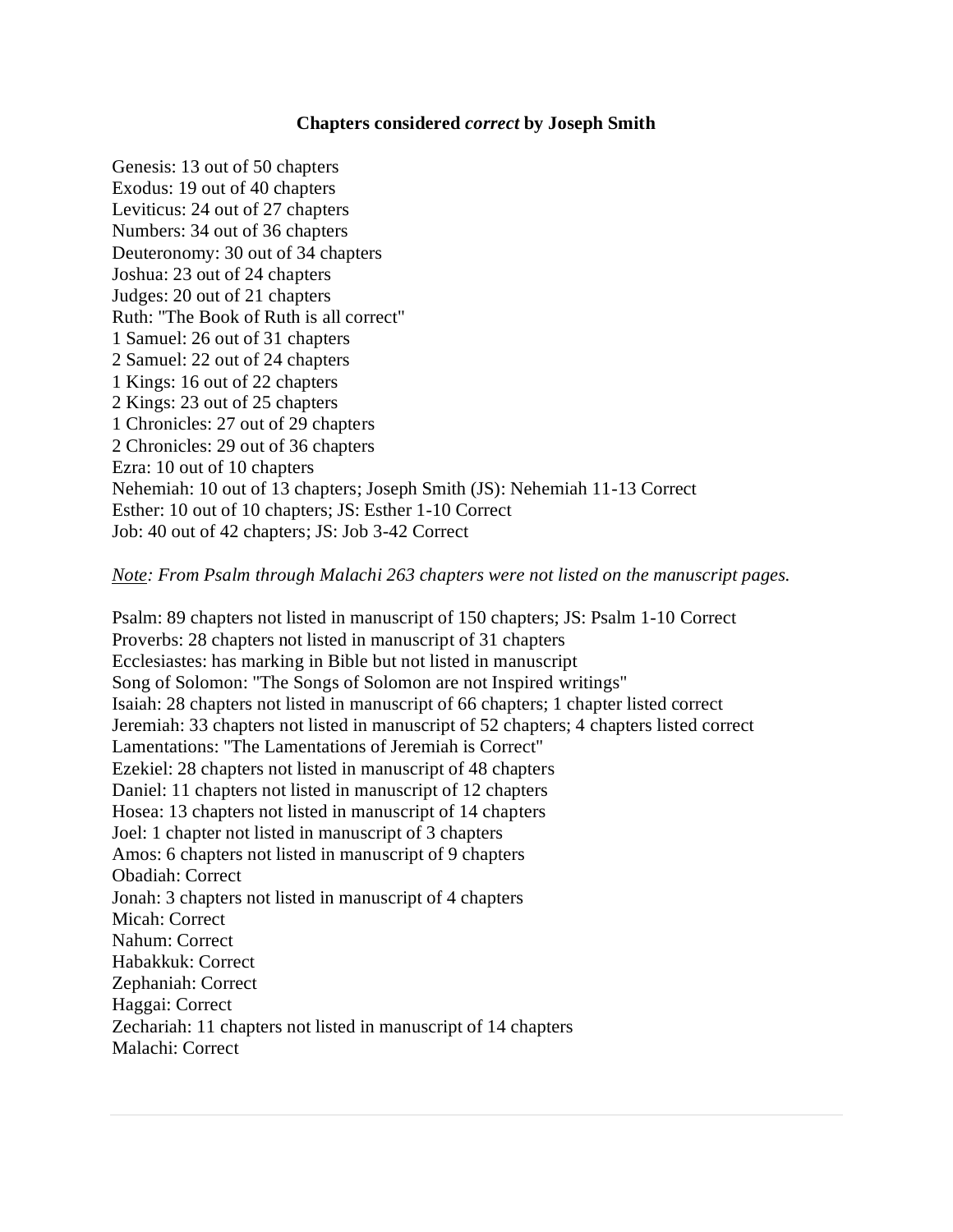The New Testament has more extensive revisions so there are less chapters that were considered correct. The following are numbers of correct chapters:

John: chapters 15, 17-18, 21 are correct Acts: 9 out of 28 chapters 1 Corinthians: 1 out of 16 chapters 2 Corinthians 3 out of 13 chapters Galatians: 2 out of 6 chapters Ephesians: 2 out of 6 chapters Colossians: 1 out of 4 chapters 1 Thessalonians: 1 out of 5 chapters 2 Thessalonians: 1 out of 3 chapters Titus: 1 out of 3 chapters James: 2 out of 5 chapters 2 John: 1 out of 1 correct 3 John: 1 out of 1 correct Revelation: 4 out of 22 chapters

### **Revision in the Laws of the Church of Christ**

At Kirtland, Ohio, on February 9, 1831, Joseph Smith revealed the Laws of the Church of Christ which included this statement with regard to his revision of the scriptures:

Thou shalt ask  $\&$  my scriptures shall be given as I have appointed  $\&$  for thy salvation thou shalt hold thy peace concerning them untill ye have received them & then I give unto you a commandment that ye should teach them unto all men  $\&$ they also shall be taught unto all Nations[,] Kindreds[,] tongues  $\&$  People<sup>19</sup>

Three manuscripts have the earlier reading: "for thy salvation thou shalt hold thy peace concerning them." Later the word "salvation" was crossed out and the word "safety" was added above the line. This change and also the words "it is expedient that" are reflected in the Book of Commandments printing. The 1835 Doctrine and Covenants contained further revision of this revelation.

On March 8, 1831 Joseph Smith dictated to his scribe the beginning of the gospel according to Matthew. The heading of the manuscript read: "A Translation of the New Testament translated by the power of God."<sup>20</sup> Like the Book of Mormon which was revealed "by the gift and power of God," the New Testament revision was a revealed text based upon the KJV Bible. Usually when working with the New Testament a person would use a standard text. In the case of revising Matthew 5 Smith used the KJV Bible and what became Third Nephi in the Book of Mormon.

<sup>&</sup>lt;sup>19</sup> "Book of Commandments and Revelations," 66 in Robin Scott Jensen, Robert J. Woodford, and Steven C. Harper, eds., *Revelations and Translations: Manuscript Revelation Books, Facsimile Edition* (Salt Lake City: Church Historian's Press, 2009), 102-103. Compare with LDS D&C 42:56-58.

 $20$  NT Manuscript 1, page 1.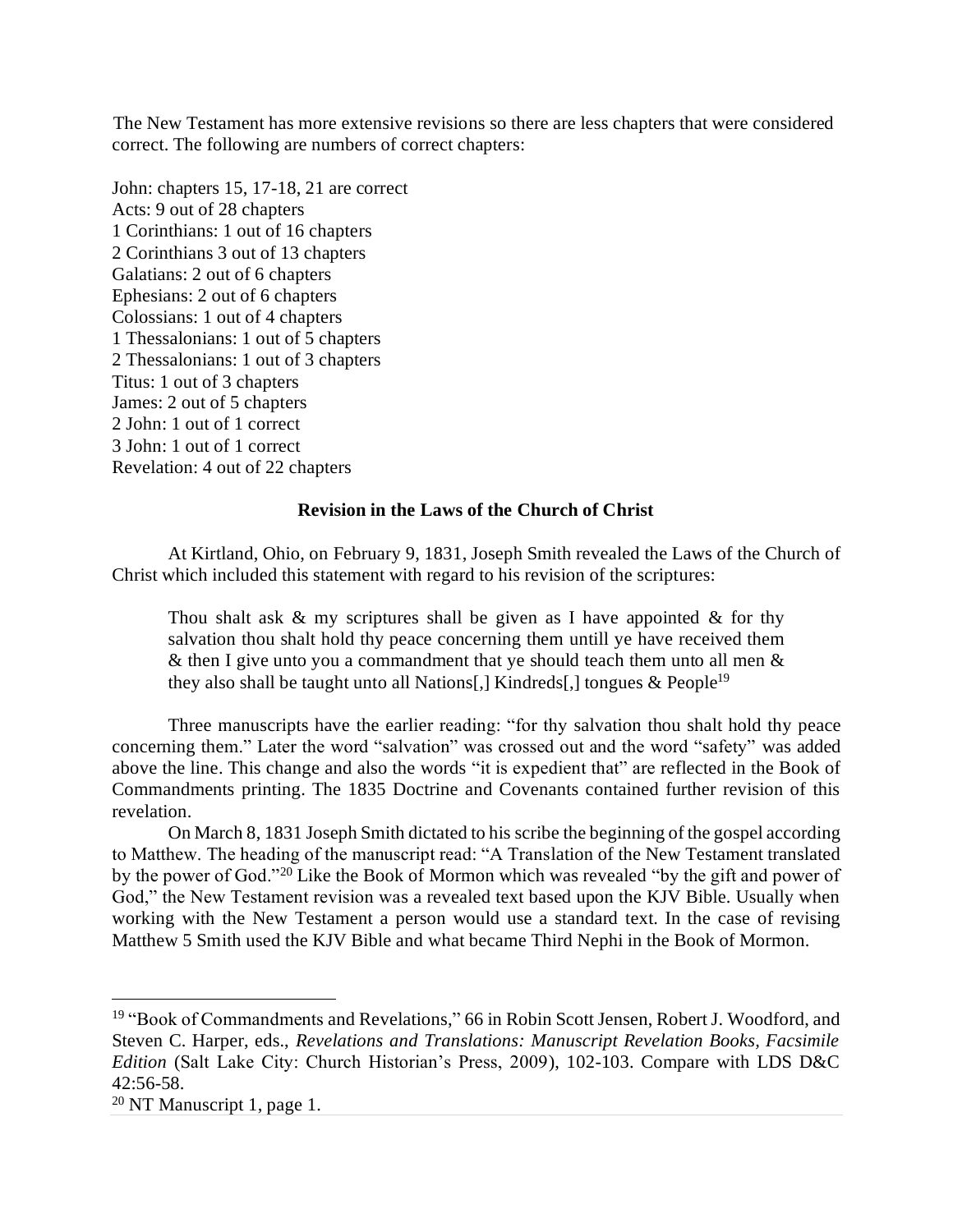After returning from a trip to Independence, Missouri, former elder Ezra Booth wrote concerning the understanding of church members:

The Bible is declared too defective to be trusted in its present form; and it is designed that it shall undergo a thorough alteration, or as they say, translation. This work is now in operation. The Gospel by St. Matthew has already received the purifying touch, and is prepared for the use of the church. It was intended to have kept this work a profound secret, and strict commandments were given for that purpose; and even the salvation of the church was said to depend upon it.<sup>21</sup>

The February 9, 1831, revelation corroborates parts of Booth's letter concerning the church's salvation and keeping the revision a secret. Nine months later the minutes of a general conference held on October 25, 1831, at Orange, Ohio, report that Joseph Smith said, "except the church receive the fulness of the Scriptures that they would yet fall."<sup>22</sup>

A revelation given on January 10, 1832, explained concerning the New Testament that "it is expedient to translate again . . . continue the work of translation until it be finished."<sup>23</sup> On February 16, 1832, Joseph Smith and his scribe Sidney Rigdon were working on John chapter 5 when they received what is termed the Vision; actually, a series of visionary experiences relating to the afterlife. This is the Vision of three degrees of glory. It is of interest that John 5:29 was paraphrase in the Book of Mormon. 24

On March 9, 1833, in answer to the question of whether to revise (translate) the Apocrypha, Joseph Smith said the Lord told him "there are many things contained therein that are true, and it is mostly translated correct." Also, "there are many things contained therein that are not true, which are interpolations by the hands of men." There was no need to translate the Apocrypha.<sup>25</sup> The text of this revelation indicated, there were "interpolations" (insertions into the text) by men rather than omissions. Joseph Smith did not identify any particular Apocrypha book as having this problem. The end result was that the Apocrypha was not read and revised. If there were additions to the Apocrypha, they were neither removed nor identified but left in the KJV.

In a revelation given on May 6, 1833, it was declared, "it is my will that you should hasten to translate my scriptures."<sup>26</sup> When reading the Old Testament books, Joseph Smith had his scribe write seven books, viz., Obadiah, Micah, Nahum, Habakkuk, Zephaniah, Haggai, and Malachi were "correct" as recorded on OT 2.

<sup>21</sup> Ezra Booth to Rev. Ira Eddy, October 2, 1831, *The Ohio Star* 2 (October 20, 1831):3, Ravenna, Ohio.

<sup>&</sup>lt;sup>22</sup> Minutes copied into the "Far West Record." See Donald Q. Cannon and Lyndon W. Cook, eds., *Far West Record: Minutes of The Church of Jesus Christ of Latter-day Saints, 1830-1844* (Salt Lake City: Deseret Book, 1983), 23. The phrase "fulness of the Scriptures" refers to Joseph Smith's Bible revision.

<sup>23</sup> LDS Doctrine and Covenants 73:3-4.

<sup>&</sup>lt;sup>24</sup> See LDS Mosiah 16:11, Helaman 12:26 and 3 Nephi 26:5.

<sup>25</sup> LDS Doctrine and Covenants 91:1-3.

<sup>&</sup>lt;sup>26</sup> LDS Doctrine and Covenants 93:53.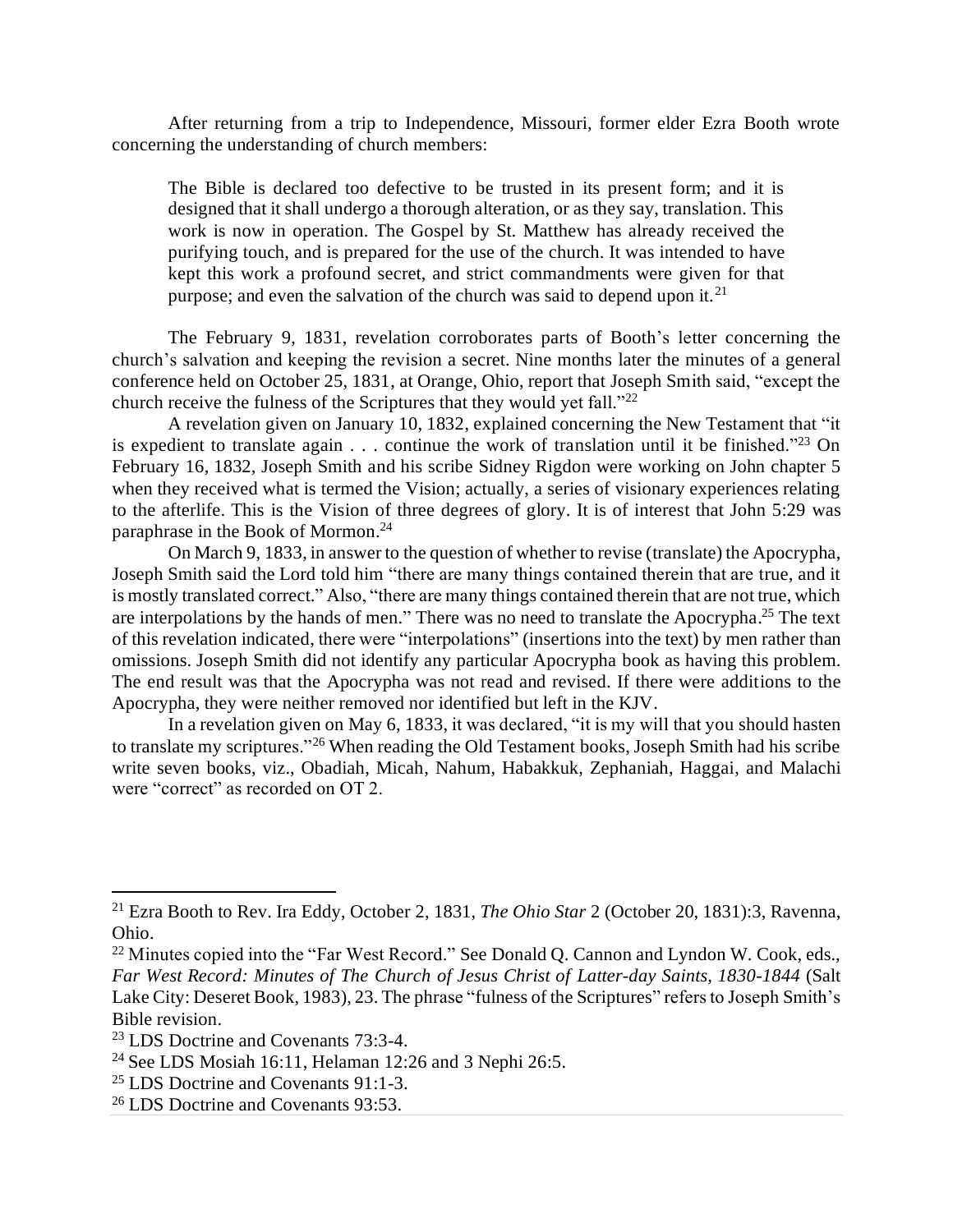### **Plans to Publish Bible Revision**

Further communications were given to church members. On July 2, 1833 Joseph Smith finished his revision of the Bible.<sup>27</sup> Out of 929 chapters in the Old Testament 436 chapters (46.9%) were listed as "correct." Though Genesis had many corrections and additions, thirteen of its chapters were recorded as being correct on OT 2.

In an April 23, 1834 revelation United Firm members were told "for this purpose have I commanded you to organize yourselves, even to print my words, the fulness of my scriptures" and the revelations given to Joseph Smith.<sup>28</sup> By June 1835 further revision of Genesis was made to adjust the ages of some of the Old Testament patriarchs as Smith was preparing to "print the New Translation" of the Bible.<sup>29</sup>

When settled at Nauvoo, Illinois, instructions regarding Smith's Bible revision were given on January 19, 1841, to the newly appointed second counselor in the Church presidency William Law. He was told to support the poor "and publish the new translation of my holy word unto the inhabitants of the earth."<sup>30</sup>

The Council of the Twelve Apostles, a presiding quorum second only in authority to Smith's First Presidency, issued a notice asking the Church's local congregations to send their tithes to the Trustee in Trust to support various works, including the "new translation of the bible, and the record of Father Abraham [be] published to the world."<sup>31</sup>

After Joseph Smith's death in June 1844, the marked Joseph Smith Bible and the dictated and revised manuscripts of the New Translation were retained by his widow, Emma Smith, in Nauvoo. The beginning of an index for the revision of Genesis was kept among church records taken to Salt Lake City by historian Willard Richards.

## **"or in other words"**

In making corrections and additions, Joseph Smith sometimes explains the text with the phrase "or in other words." Philip Barlow, at the time, Associate Professor of Theological Studies at Hanover College, explains:

A third category is "interpretive additions," often signaled by the phrase "or in other words," which the Prophet [Joseph Smith] appended to a passage he wished to clarify. Thus, to Jesus' counsel to turn one's other cheek if smitten (Luke 6:29), Smith added "or, in other words, it is better to offer the other [cheek], than to revile again." The interpretative phrase "or in other words" (often shortened to "in other

 $27$  OT 2, 119, recorded "Finished on the 2d day of July 1833."

<sup>28</sup> LDS Doctrine and Covenants 104:58.

<sup>&</sup>lt;sup>29</sup> Joseph Smith to "Dear brethren in the Lord," June 15, 1835, Church History Library, Salt Lake City, Utah.

<sup>30</sup> LDS Doctrine and Covenants 124:89.

<sup>31</sup> "Temple Friends," *Times and Seasons* 3 (March 1, 1842):715, Nauvoo, Illinois. The new translation (revision) of the Bible was not published in Joseph Smith's lifetime.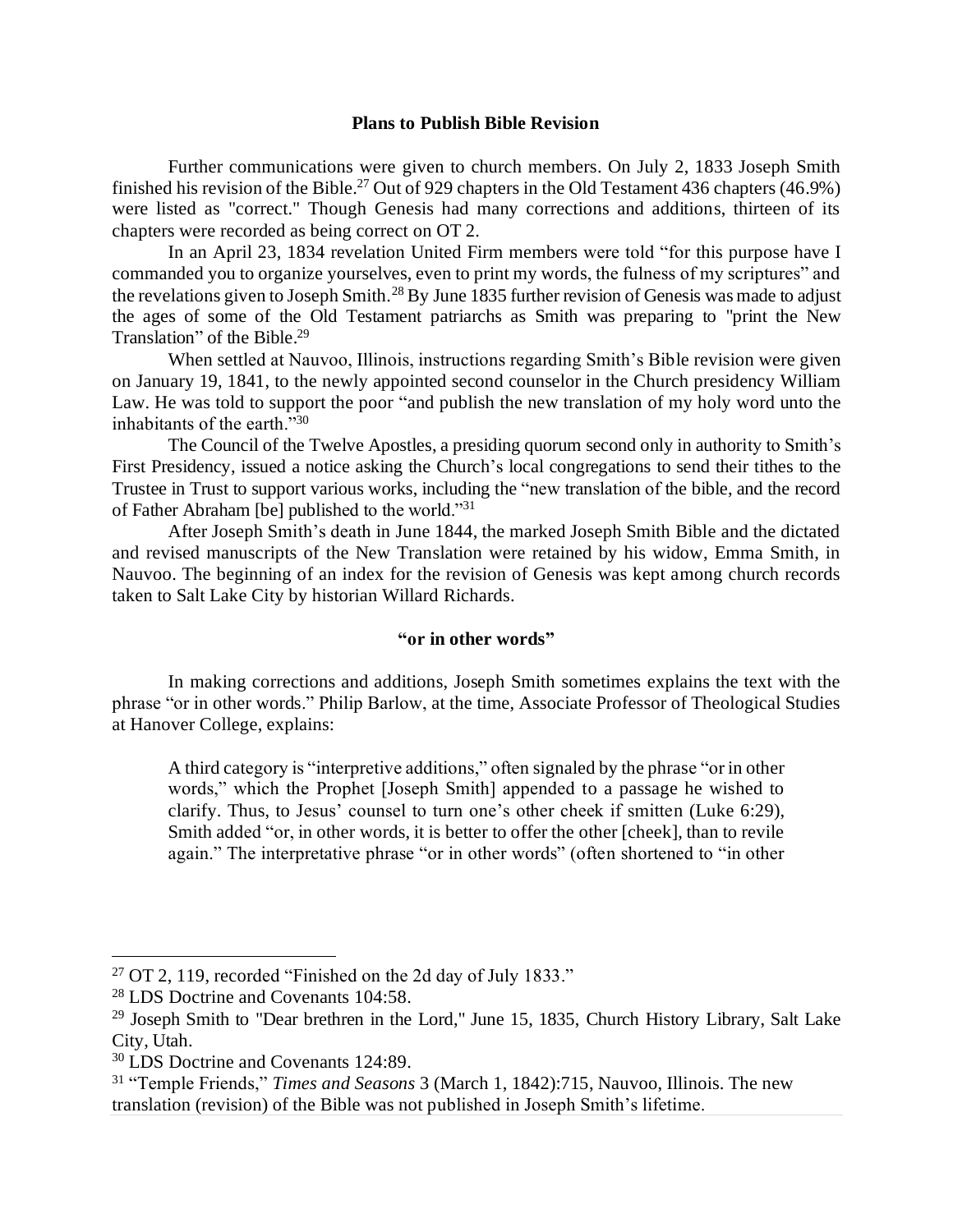words" or simply "or") is common in Smith's sermons as well as in the Book of Mormon, the Doctrine and Covenants, and the revisions of the Bible.<sup>32</sup>

Examples of such interpreted phrases are included in Joseph Smith's revision of the gospels. What follows was used by Joseph to interpret or clarify a particular passage:

or whose place I am not able to fill (Matt. 3:11; John 1:27) or the destruction of the wicked (Matt. 13:39, 40; 24:3, 14; Mark 13:4, 10) or the messenger sent of heaven (Matt. 13:39) or in other words John the Baptist and Moses (Mark 9:4) or in other words it is better to offer the other [cheek] than to revile again (Luke 6:29) or in other words is afraid to lay down their life for my sake (Luke 14:26) or in other words whithersoever the saints are gathered (Luke 17:37) or thither will the remainder be gathered together (Luke 17:37) or in other words the Gentiles (Luke 23:31)

More than anything else, the above listing shows Smith's involvement with the KJV revision process. One of the purposes in making the Bible revision was for Joseph Smith to clarify difficult English passages and make the gospel texts clearer for church members. This type of revision was similar to the revelations that he gave for church instruction.

### **Examples from the New Testament**

When Mark 13 was revised, verses 9, 11-12, 33-36 were omitted. The reason for these important omissions is because Smith substituted his previous revision of Matthew 24 for Mark's text. Joseph Smith either presumed that Matthew preempted the writing of Mark or just wanted to use his prior revision of Matthew for the new text of Mark. This view is confirmed in the publication of the JST manuscripts:

In the Bible, Matthew's account of Jesus' great discourse to the Twelve on the Mount of Olives (Matthew 24) is much longer and more detailed than Mark's (Mark 13). Both were changed significantly in the Joseph Smith Translation.

A comparison of the Matthew and Mark accounts in the New Translation shows that when Joseph Smith and his scribe arrived at Mark 13, the Prophet decided to copy the corrected Matthew account from NT2.1 rather than to revise the existing verses in Mark.<sup>33</sup>

Besides short phrases or sentence additions to the gospels, large blocks of text of more than fifty words each also appear in various places. These long texts appear to represent material that

<sup>32</sup> Philip L. Barlow, *Mormons and the Bible: The Place of the Latter-day Saints in American Religion* (New York: Oxford University Press, 1991), 51-52.

<sup>33</sup> Scott H. Faulring, Kent P. Jackson, and Robert J. Matthews, eds., *Joseph Smith's New Translation of the Bible: Original Manuscripts* (Provo, Utah: Religious Studies Center, Brigham Young University, 2004), 303-304.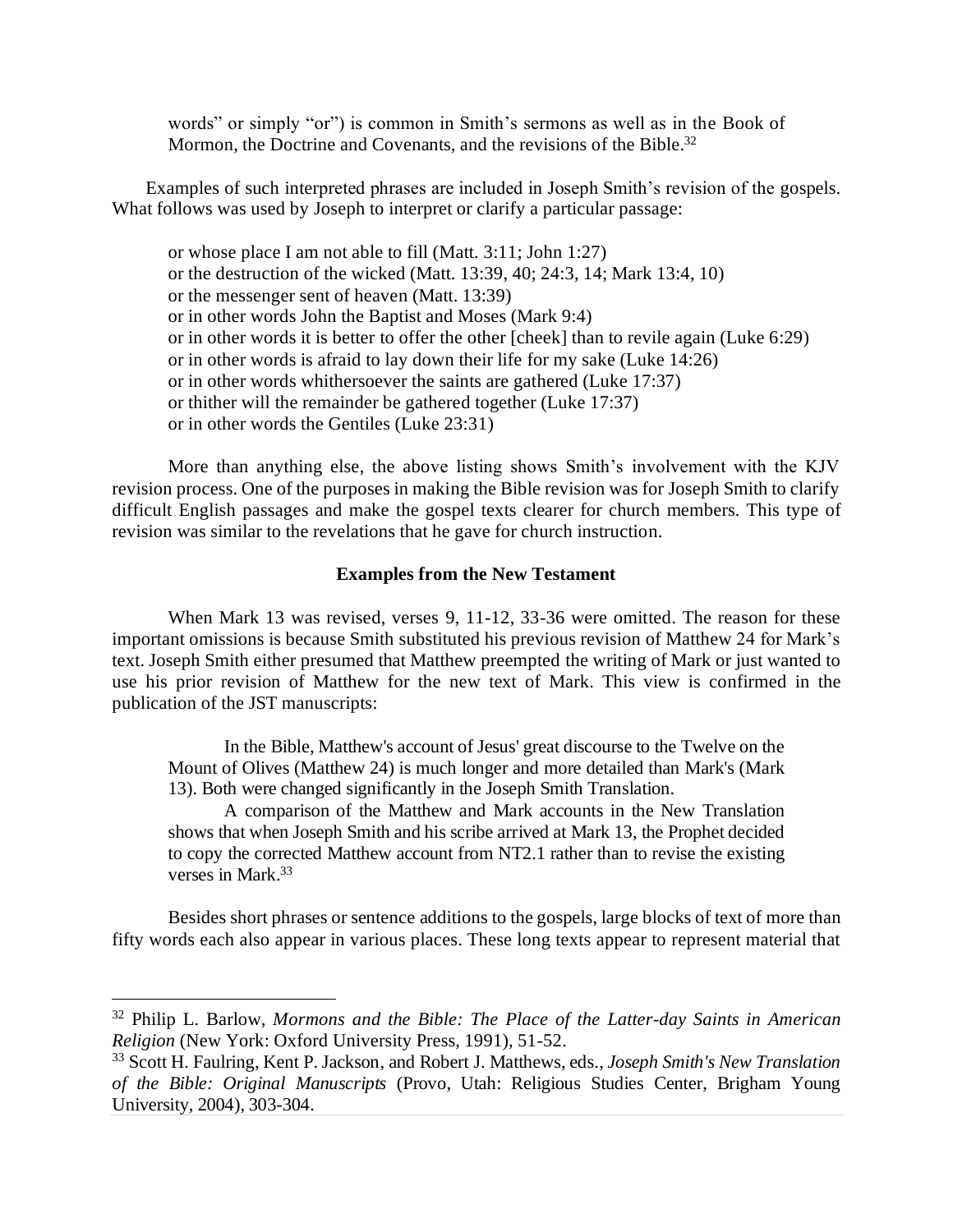Joseph Smith believed were in the gospels anciently. For example, he added the following text to Luke 3:13:

For it is well known unto you, Theophelus,<sup>34</sup> that after the manner of the Jews, and according to the custom of their law, in receiving money in the treasury, that out of the abundince [abundance] which was received was appointed unto the poor, every man his portion; and after this manner did the publicans also, wherefore John said unto them, exact no more than that which is appointed you.<sup>35</sup>

This wording gives the impression that Joseph Smith is supplying a missing part to Luke. The wording shows that Smith is trying to present a better text rather than a commentary in this addition to Luke. The additional wording, though represented to be in the text, is not in Codex Vaticanus, Codex Sinaticus, or papyrus fragment P4 (ca. 200), nor in any other Greek manuscript. A longer insertion in Luke 3:4 is also an addition not paralleled by Greek manuscripts.<sup>36</sup> The passage of John 7:53-8:11 about the woman taken in adultery was retained by Joseph Smith. Early Greek manuscripts do not include these verses.

A good example of harmonization appears from the reading in John 20:12, "And seeth two angels in white." The gospel accounts of an angel, a man, two men, or two angels at the tomb was revised in an interesting way. The KJV text of John 20:12 provided an influence for the revisions of Matt. 28:2; Mark 16:5; Luke 24:2; and John 20:1.

| Revision:                                   |
|---------------------------------------------|
| two angels                                  |
| two angels                                  |
| moved to revision of Luke 24:2 - two angels |
| two angels (addition)                       |
| two angels (remained the same)              |
|                                             |

It is of interest that some revisions, from "James the less" to "James the younger" (revision of Mark 15:40), are the same as edited in Alexander Campbell's *The Sacred Writings of the Apostles and Evangelists of Jesus Christ* published in 1826.<sup>37</sup> Campbell's New Testament also titled his gospels "The Testimony of . . ." This shows that others made similar changes in wording as Joseph Smith.

The following listing includes the major additions of words to the synoptic gospels that have fifty words or more:

<sup>34</sup> The name was spelled "Theophilus" in Luke 1:3 (KJV).

<sup>&</sup>lt;sup>35</sup> NT 2, f. 3, 52. Robert J. Matthews wrote concerning this addition: "By inference, at least, the reader is led to believe that he is expected to regard this information as a restoration of what Luke had originally written." *"A Plainer Translation": Joseph Smith's Translation of the Bible: A History and Commentary* (Provo, Utah: Brigham Young University Press, 1975), 239.

<sup>36</sup> See Matthew 3:3 and Mark 1:2.

<sup>&</sup>lt;sup>37</sup> Other readings like Smith's use of "imposture" in Matt. 27:64 and "empire" in Luke 2:1 use the same words as those employed in Campbell's 1826 publication.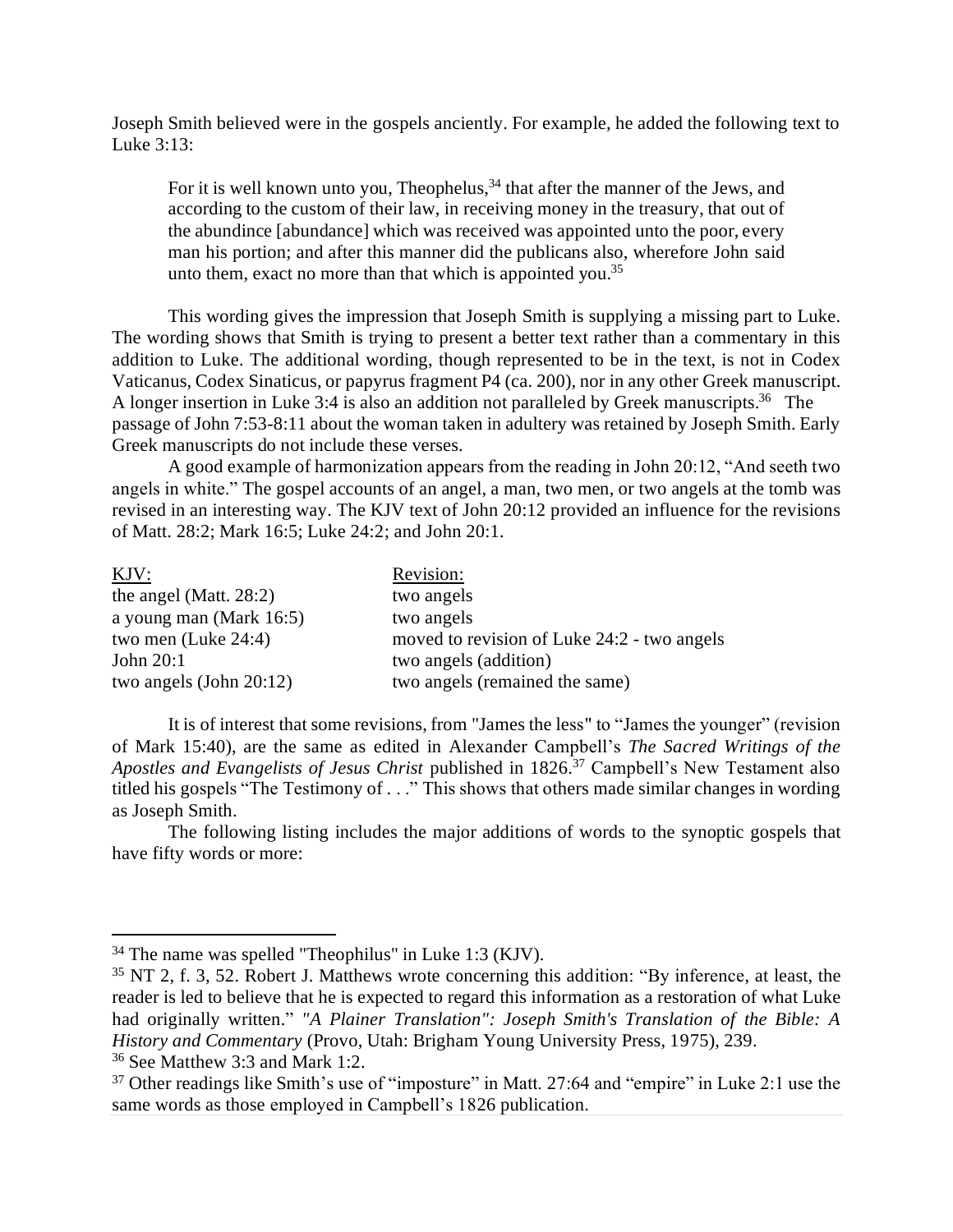| Over 50 words | Over 100 words | Over 200 words |
|---------------|----------------|----------------|
| Matt. 2:23    | Matt. 7:8      | Mark 13:37     |
| Matt. 3:7     | Matt. 21:46    |                |
| Matt. 5:2     | Mark 13:7      |                |
| Matt. 6:24    | Mark 13:32     |                |
| Matt. 7:4     | Luke $3:4$     |                |
| Matt. 9:15    | Luke 12:38     |                |
| Matt. 27:37   | Luke 16:17     |                |
| Matt. 27:44   | Luke 17:37     |                |
| Mark 8:38     |                |                |
| Mark 9:45     |                |                |
| Luke 3:13     |                |                |
| Luke 12:9     |                |                |
| Luke 14:33    |                |                |
|               |                |                |

### **Summary**

The results of the foregoing comparisons in the New Testament support the position that the textual variants added by Joseph Smith were independent of the Greek text. There is no manuscript evidence to support the additional words in the new translation of the gospels. This confirms the position that the word "translation" is not the proper term to designate what occurred during the dictation of the text by Smith based upon his textual changes.

In his project Joseph Smith made large additions to the KJV texts in Genesis and the gospels. He rearranged English words in verses, at times omitting italic words, and changing old spellings. Smith's inclusion of words from the Book of Mormon in Genesis, Isaiah and Matthew indicates that he wanted a Bible for church members.

At the present time no Restoration church publishes the complete English text that Joseph Smith worked on over one hundred and eighty years ago. While Smith considered his Bible revision as an important part of his restored church the project went nowhere. The Bible project is not seriously regarded by biblical scholars.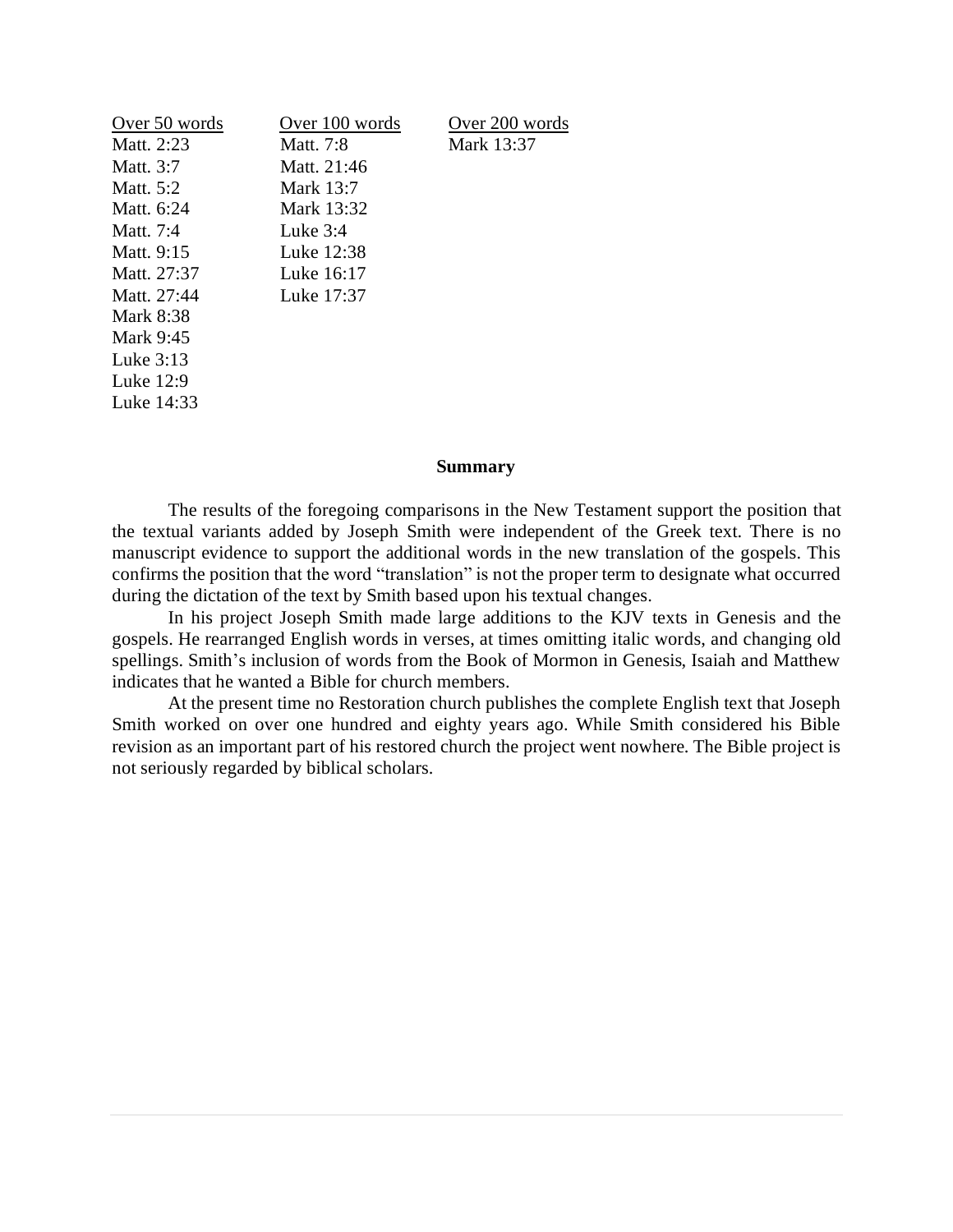# Symbols & Explanations

| Normal-black type           | In the left-hand column of the page, normal-black type is used<br>to identify words in the AKJV. The only exception to this is<br>when italicized words are highlighted in <b>bold-red</b> type.                                                                                                                                     |
|-----------------------------|--------------------------------------------------------------------------------------------------------------------------------------------------------------------------------------------------------------------------------------------------------------------------------------------------------------------------------------|
|                             | In the right-hand column of the page, normal-black type is used<br>to identify words from OTR1 (priority #1). Misspellings or<br>other errors in OTR1 usually remain "as is" (to maintain<br>integrity) unless a clarification is required. This normal-black<br>type stops after Genesis 24:42, when the dictation of OTR1<br>ends. |
| Normal-orange type          | In the right-hand column of the page, normal-orange type is<br>used to identify words from OTRJW (priority #2). This type<br>stops after Genesis 5:32, when the dictation of OTRJW ends.                                                                                                                                             |
| Normal-purple type          | In the right-hand column of the page, normal-purple type is<br>used to identify words from OTR2 (priority #3). This purple<br>type is present throughout and is exclusive after Genesis 24:42.                                                                                                                                       |
| <b>Bold italic-red type</b> | Every instance of <i>italicized</i> words in the AKJV are highlighted<br>in the left-hand column of the page.                                                                                                                                                                                                                        |
| <b>Bold black type</b>      | The right-hand column companion to <b>bold italic-red</b> type is<br><b>bold-black</b> type; indicating the words <b>remained identical</b> .                                                                                                                                                                                        |
| <b>Bold blue type</b>       | The right-hand column companion to <b>bold italic-red</b> type is<br><b>bold-blue</b> type; indicating the words are different.                                                                                                                                                                                                      |
| Light Gray type             | When the modification is only a few words (and not a full<br>verse written in longhand), the verse in the right-hand column<br>will be displayed in light gray type. The changed word(s) will<br>appear in purple.                                                                                                                   |
| <b>Underlined type</b>      | Every difference between words, letters, or punctuation in the<br>left & right-hand columns are <u>underlined</u> . Text in bold type is<br>excluded from this rule.                                                                                                                                                                 |
| Superscript type            | In the right-hand column of the page, word insertions above<br>the original manuscript text are displayed in superscript type, and<br>may be black, orange, or purple.                                                                                                                                                               |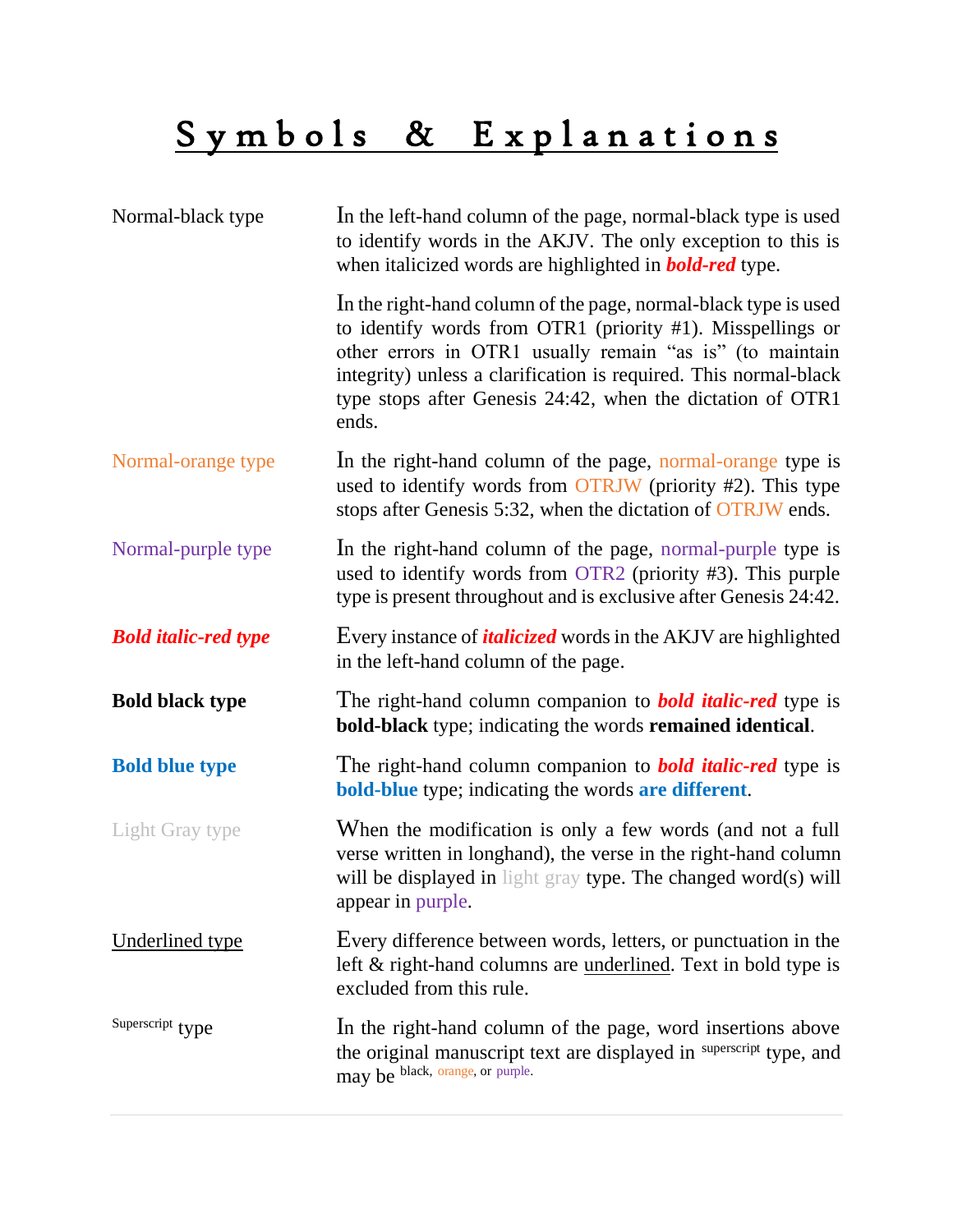| Forward slash "/" | When a word or letter requires attention because it was erased,<br>damaged, or incorrect, the forward slash is used to explain the<br>change. For example, if the word "has" was used in OTR1, but<br>was spelled "hath" in OTR2, then the rendition will be<br>"has/hath." Additionally, if the word "plead" is misspelled as<br>"pledd" in OTR1, but is spelled as "pleaded" in OTRJW, the<br>word will be displayed as "pled/aded". In this instance (from<br>Genesis 7:44) the word was intended to be "plead" in OTR1,<br>but the scribe began the spelling as "pled." Realizing he<br>misspelled, he attempted to correct the error by covering up the<br>"d" with an "a", and then added a new "d" at the end of the<br>word. It is sometimes difficult to determine if certain words<br>were changed immediately by the scribe or were realized later.<br>To combat this, the "a" from OTRJW is shown following the<br>forward slash. Interestingly, the OTRJW word "pleaded" is not<br>used in the current version (JST or the "Inspired") of Joseph's<br>revisions, though it is later spelled "pleaded" in OTR2. As a<br>rule, the word (or letter) preceding the "/" was written prior to<br>the one following it. |
|-------------------|--------------------------------------------------------------------------------------------------------------------------------------------------------------------------------------------------------------------------------------------------------------------------------------------------------------------------------------------------------------------------------------------------------------------------------------------------------------------------------------------------------------------------------------------------------------------------------------------------------------------------------------------------------------------------------------------------------------------------------------------------------------------------------------------------------------------------------------------------------------------------------------------------------------------------------------------------------------------------------------------------------------------------------------------------------------------------------------------------------------------------------------------------------------------------------------------------------------------------------|
| Strikethrough     | A strikethrough occurs when right-hand column words, letters,<br>or spaces are identified in the manuscripts as being incorrect or<br>in error in some way.                                                                                                                                                                                                                                                                                                                                                                                                                                                                                                                                                                                                                                                                                                                                                                                                                                                                                                                                                                                                                                                                    |
| $\Diamond$        | An illegible character is represented with a strikethrough<br>diamond. Repeated diamonds represent the approximate<br>number of illegible charac $\Diamond \Diamond \Diamond s$ .                                                                                                                                                                                                                                                                                                                                                                                                                                                                                                                                                                                                                                                                                                                                                                                                                                                                                                                                                                                                                                              |
| $\S$ - XIV        | This symbol separates chapters in the AKJV column. It is<br>followed by the chapter number given in Roman Numerals.                                                                                                                                                                                                                                                                                                                                                                                                                                                                                                                                                                                                                                                                                                                                                                                                                                                                                                                                                                                                                                                                                                            |

# Sample Page Below